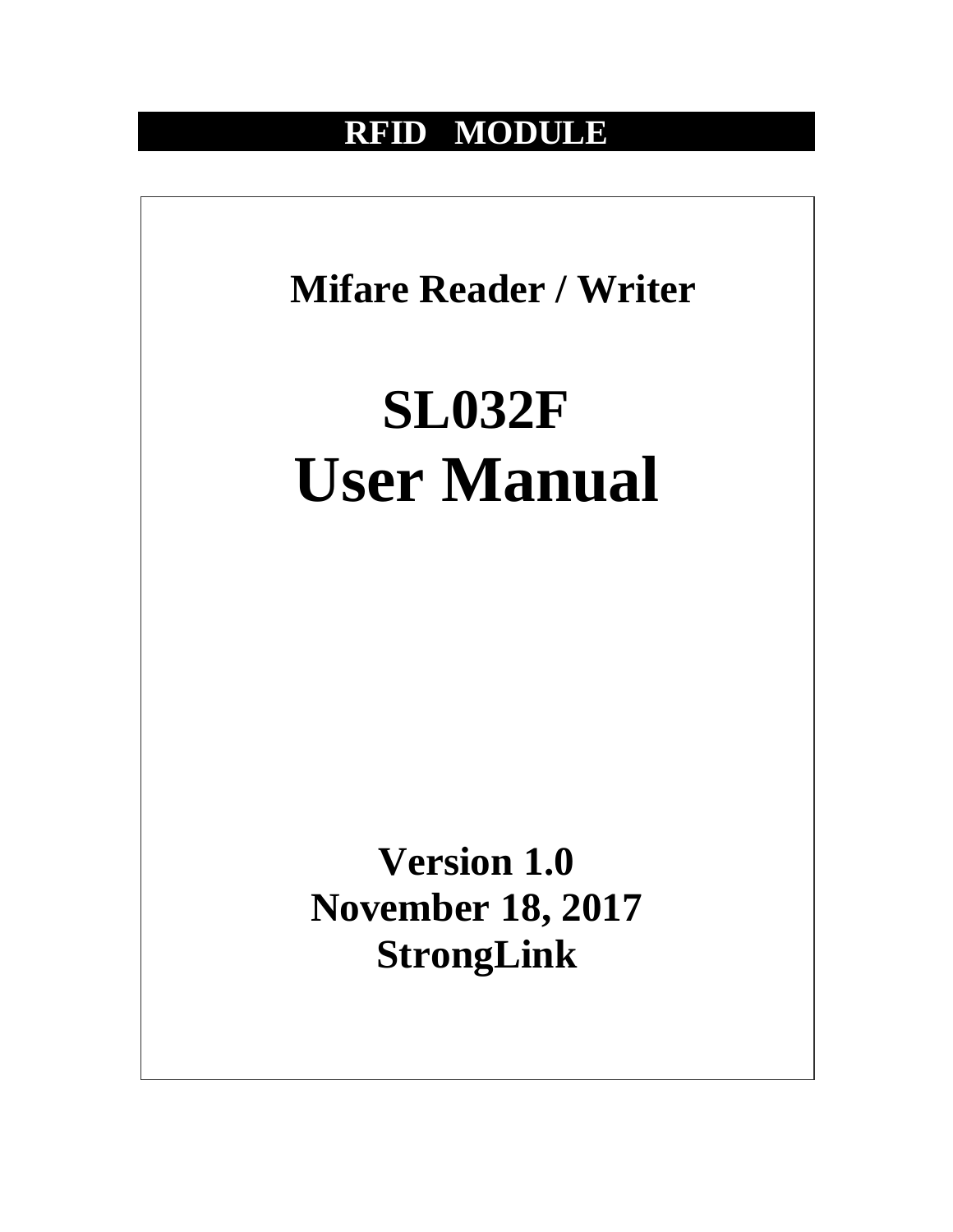# **CONTENT**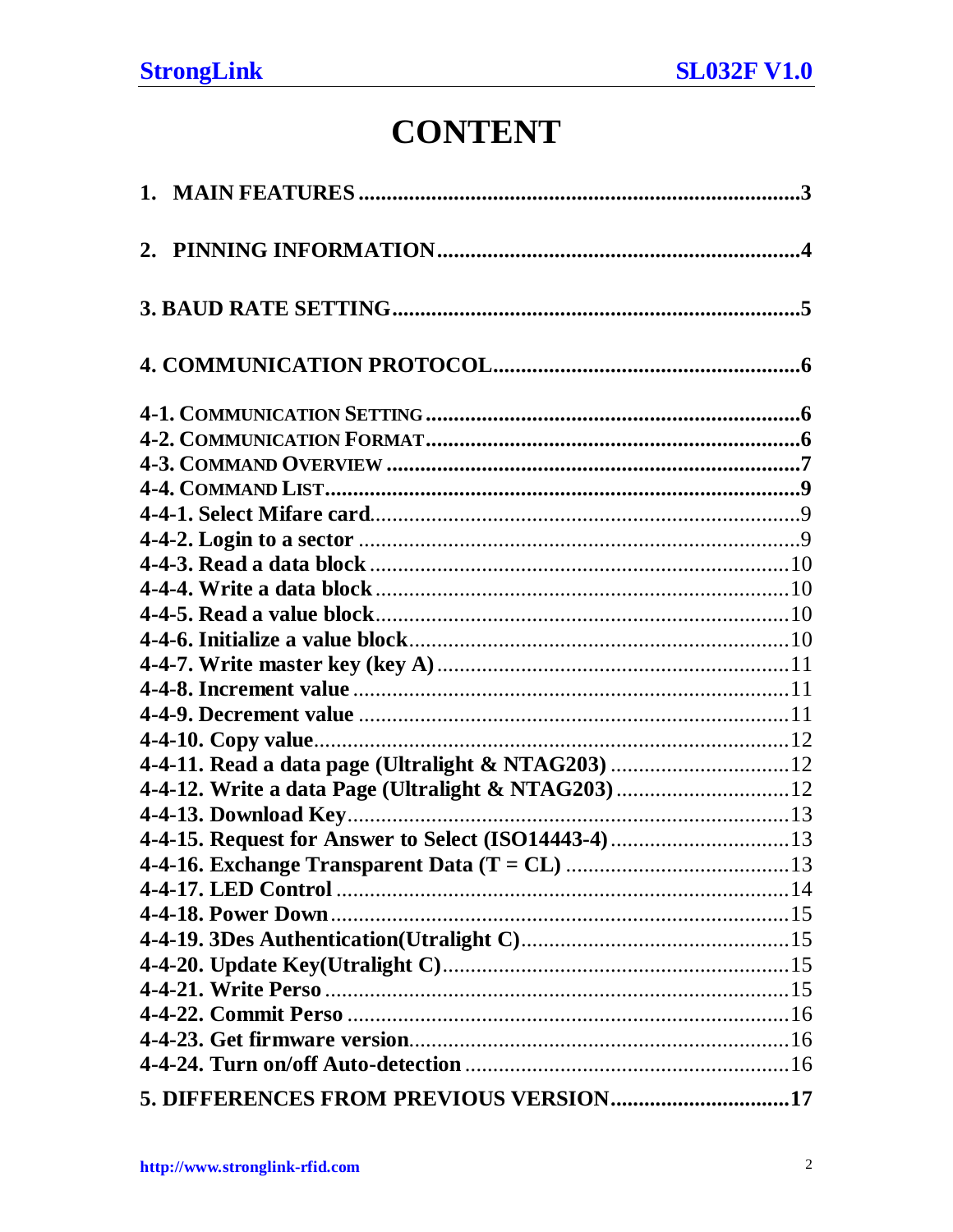# <span id="page-2-0"></span>**1. MAIN FEATURES**



\*This picture may not be exactly the same as real object.

- Tags supported: Mifare 1k, Mifare 4k, Mifare UltraLight, Mifare UltraLight C, NTAG203, DESFire, DESFire EV1 and Mifare Plus 2K/4K
- FPC antenna
- UART interface, baud rate  $9,600 \sim 115,200$  bps
- $2.7 \sim 3.6V$  VDC operating
- Work current less than 45mA @3.3V
- Power down current less than 10uA
- Operating distance: Up to 50mm, depending on tag
- Storage temperature:  $-40 \degree C \sim +85 \degree C$
- Operating temperature:  $-25 \text{ °C} \sim +55 \text{ °C}$
- Dimension: mainboard  $37.5 \times 19.5 \times 4$  mm ANT:46.2×52.2×0.2 mm
- The OUT pin at low level indicates tag in detective range, and high level indicating tag out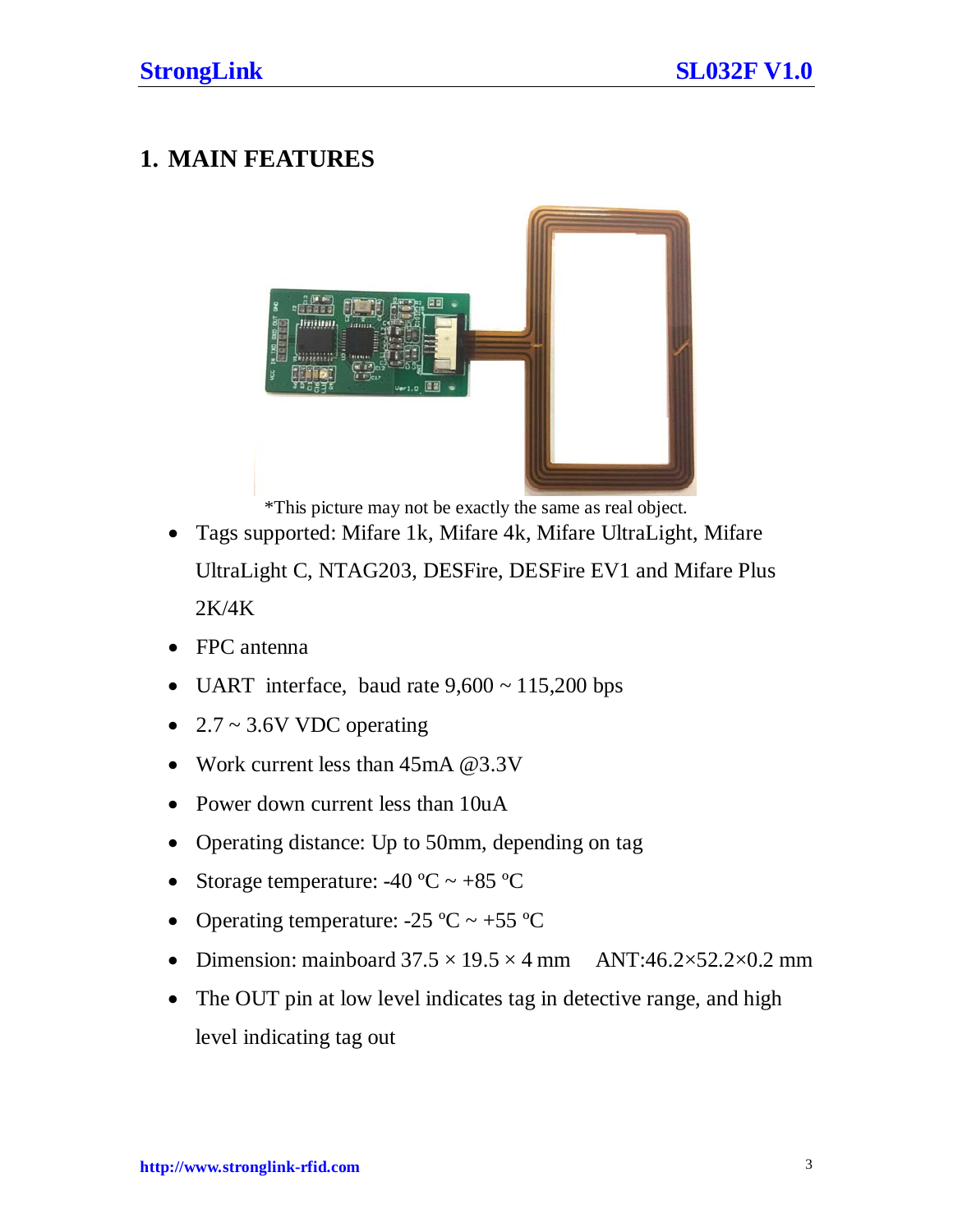• Auto-detection: LED is on when card is in the detection range[1](#page-3-1)

# <span id="page-3-0"></span>**2. PINNING INFORMATION**



<span id="page-3-1"></span><sup>&</sup>lt;sup>1</sup> Suppots all cards above except ISO14443-4 cards like DESFire/DESFire EV1 and MifarePlus L0/L2/L3. There is Auto-detection command to control its on/off.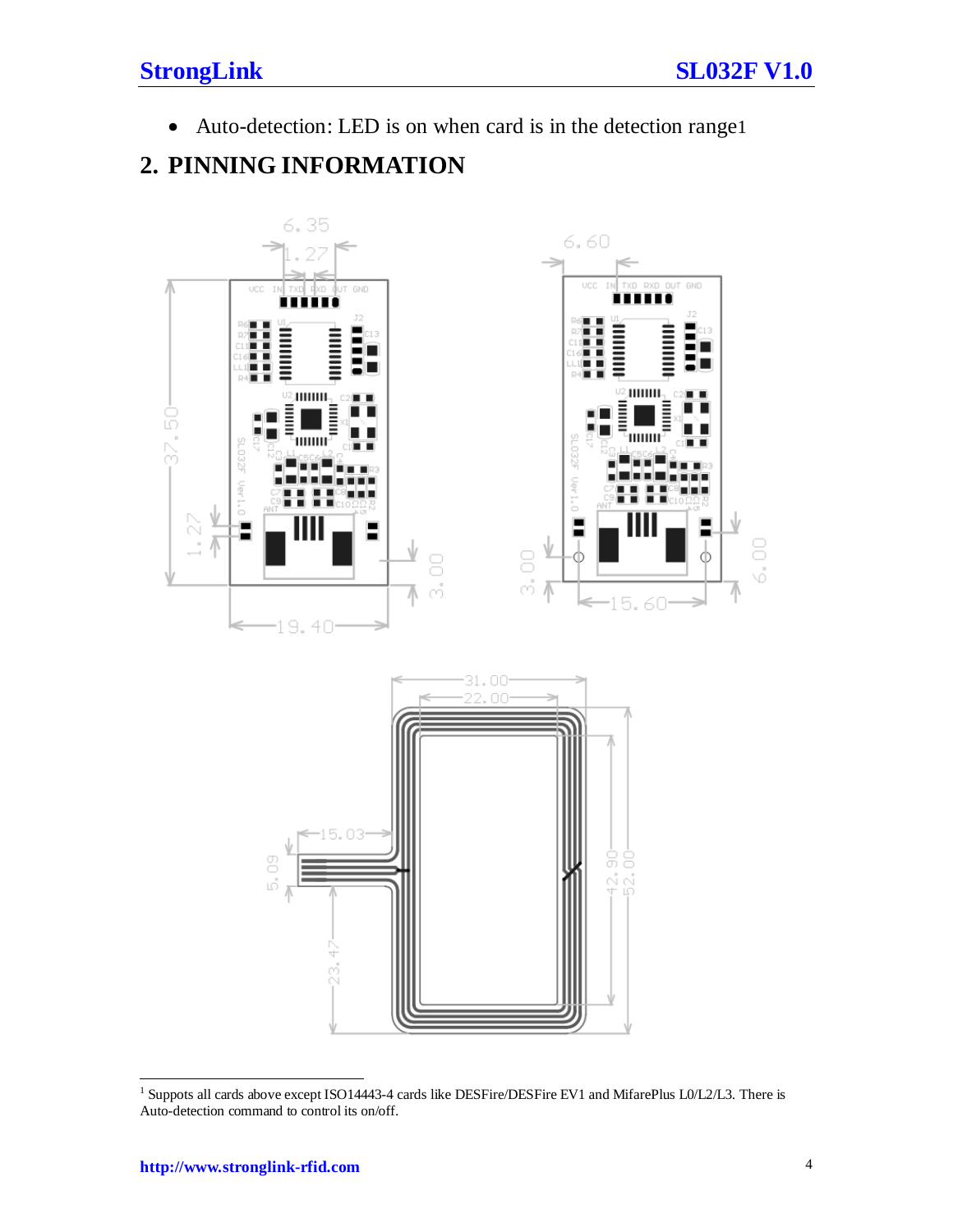

| <b>PIN</b> | <b>SYMBOL</b>  | <b>TYPE</b> | <b>DESCRIPTION</b>                              |
|------------|----------------|-------------|-------------------------------------------------|
|            | <b>VDD</b>     | <b>PWR</b>  | Power supply, 2.7 to 3.6VDC                     |
| 2          | IN             | Input       | Falling edge wake up SL032 from power down mode |
| 3          | <b>TXD</b>     | Output      | Serial output port                              |
| 4          | <b>RXD</b>     | Input       | Serial input port                               |
|            |                |             | Tag auto-detection signal                       |
| 5          | <b>OUT</b>     | Output      | low level indicating tag in                     |
|            |                |             | high level indicating tag out                   |
| 6          | <b>GND</b>     | <b>PWR</b>  | Ground                                          |
| 7          | N <sub>C</sub> |             |                                                 |
| 8          | NC             |             |                                                 |
| 9          | NC             |             |                                                 |
| 10         | NC             |             |                                                 |

**Attention: Pin IN must be connected HIGH voltage when working, so SL032 can enter power down mode properly.**

<span id="page-4-0"></span>**3. BAUD RATE SETTING**<br>R6 & R7 are used for setting baud rate as follows sheet

|           | R <sub>6</sub> | R7  | Baud rate bps |
|-----------|----------------|-----|---------------|
| Assembled | no             | no  | 9,600         |
|           | ves            | no  | 19,200        |
|           | no             | ves | 57,600        |
|           | yes            |     | 115,200       |
|           |                | yes | default)      |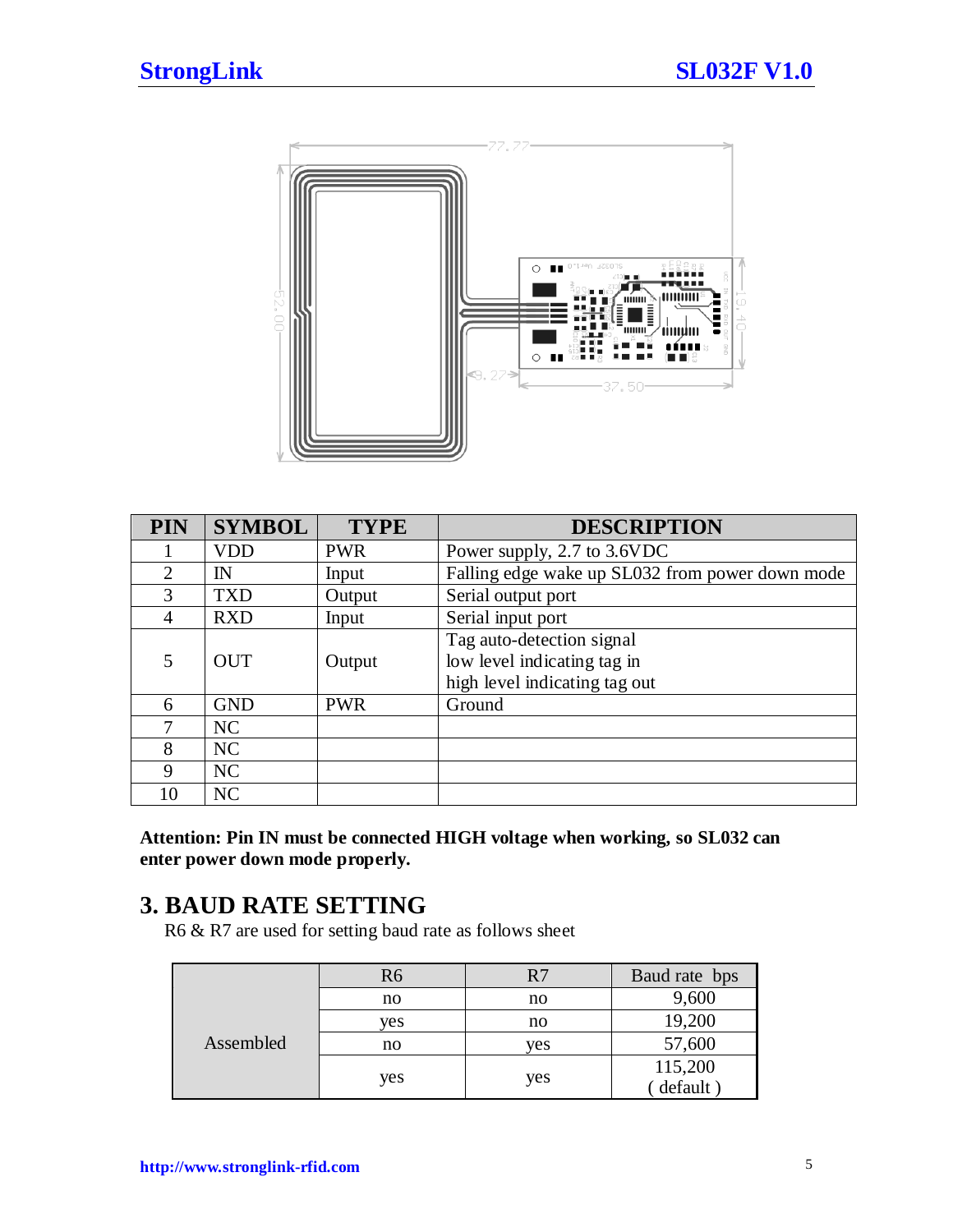# <span id="page-5-0"></span>**4. COMMUNICATION PROTOCOL**

# <span id="page-5-1"></span>**4-1. Communication Setting**

The communication protocol is byte oriented. Both sending and receiving bytes are in hexadecimal format. The communication parameters are as follows,

| $9,600 \sim 115,200$ bps |
|--------------------------|
| 8 bits                   |
| 1 bit                    |
| None                     |
| None                     |
|                          |

# <span id="page-5-2"></span>**4-2. Communication Format**

# **Host to Reader:**

|       |                                             | Preamble   Len   Command   Data   Checksum                      |  |  |  |  |  |  |
|-------|---------------------------------------------|-----------------------------------------------------------------|--|--|--|--|--|--|
|       |                                             | Preamble: 1 byte equal to 0xBA                                  |  |  |  |  |  |  |
| Len:  |                                             | 1 byte, indicating the number of bytes from Command to Checksum |  |  |  |  |  |  |
|       |                                             | Command: 1 byte Command code, see Table 3                       |  |  |  |  |  |  |
| Data: | Variable length depends on the command type |                                                                 |  |  |  |  |  |  |
|       |                                             | Checksum: 1 byte XOR of all the bytes from Preamble to Data     |  |  |  |  |  |  |

# **Reader to Host:**

| Preamble  |                                                                | Len   Command   Status   Data   Checksum          |  |  |  |  |  |  |  |  |
|-----------|----------------------------------------------------------------|---------------------------------------------------|--|--|--|--|--|--|--|--|
|           |                                                                | Preamble: $1$ byte equal to $0xBD$                |  |  |  |  |  |  |  |  |
| Len:      | 1 byte indicating the number of bytes from Command to Checksum |                                                   |  |  |  |  |  |  |  |  |
|           |                                                                | Command: 1 byte Command code, see Table 3         |  |  |  |  |  |  |  |  |
| Status:   | 1 byte Command status, see Table 4                             |                                                   |  |  |  |  |  |  |  |  |
| Data:     |                                                                | Variable length depends on the command type.      |  |  |  |  |  |  |  |  |
| Checksum: |                                                                | 1 byte XOR of all the bytes from Preamble to Data |  |  |  |  |  |  |  |  |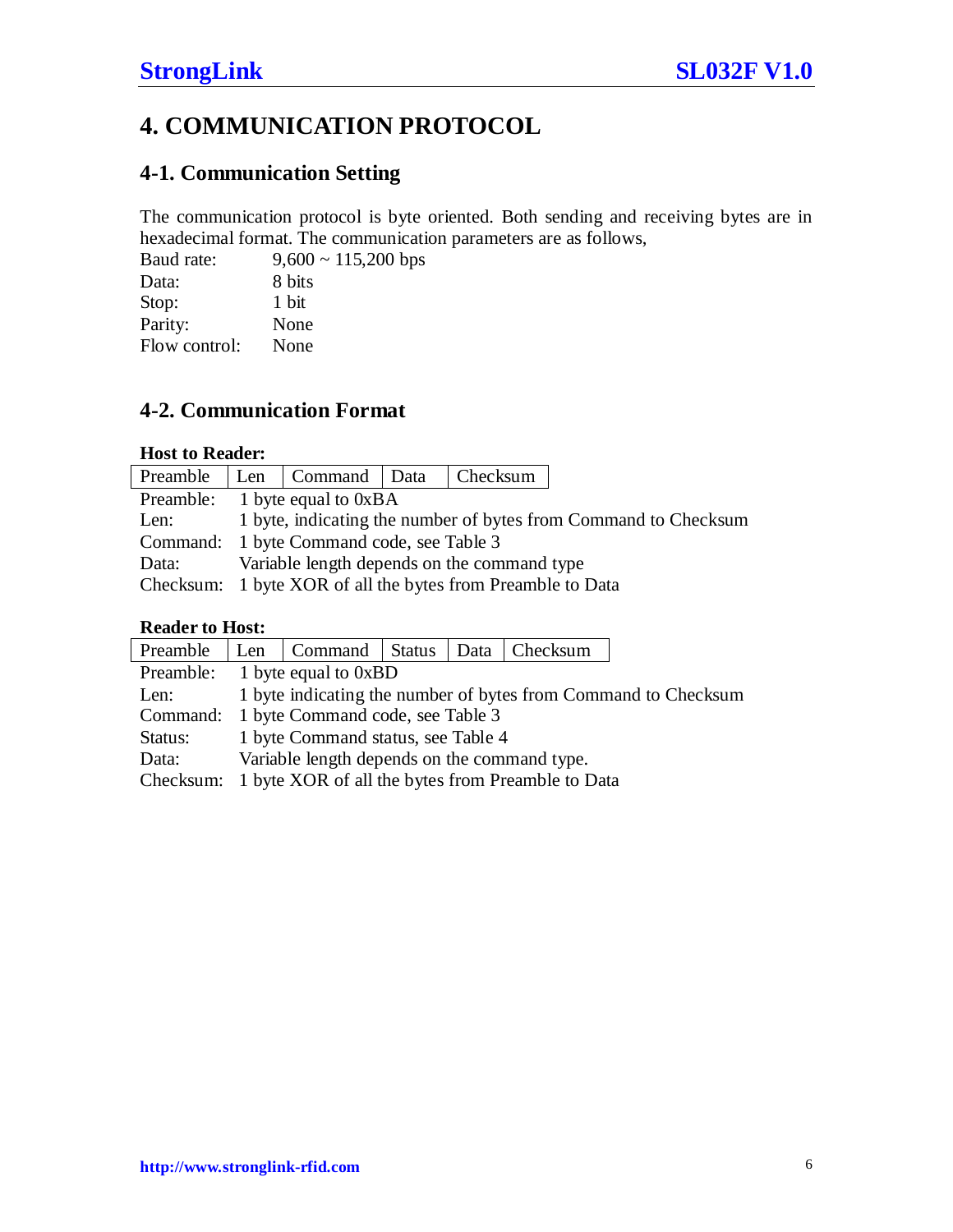#### <span id="page-6-0"></span>**4-3. Command Overview Table 3**

| Table 3        |                                                 |
|----------------|-------------------------------------------------|
| <b>Command</b> | <b>Description</b>                              |
| 0x01           | Select Mifare card                              |
| 0x02           | Login to a sector                               |
| 0x03           | Read a data block                               |
| 0x04           | Write a data block                              |
| 0x05           | Read a value block                              |
| 0x06           | Initialize a value block                        |
| 0x07           | Write master key (key A)                        |
| 0x08           | Increment value                                 |
| 0x09           | Decrement value                                 |
| 0x0A           | Copy value                                      |
| 0x10           | Read a data page (Ultralight & NTAG203)         |
| 0x11           | Write a data page (Ultralight & NATG203)        |
| 0x12           | Download Key                                    |
| 0x13           | Login sector via stored Key                     |
| 0x20           | Request for Answer to Select (ISO14443-4)       |
| 0x21           | Exchange Transparent Data according to $T = CL$ |
| 0x40           | LED control                                     |
| 0x50           | Go to Power Down mode                           |
| 0x60           | 3Des Authentication(Ultralight C)               |
| 0x61           | Update Key(Ultralight C)                        |
| 0x80           | <b>MFP</b> WritePerso                           |
| 0x81           | MFP CommitPerso                                 |
| 0xF0           | Get firmware version                            |
| 0xFE           | Turn on/off Auto-detection                      |

#### **Status Overview Table 4**

| 1abie 4       |                            |
|---------------|----------------------------|
| <b>Status</b> | <b>Description</b>         |
| 0x00          | <b>Operation</b> succeed   |
| 0x01          | No tag                     |
| 0x02          | Login succeed              |
| 0x03          | Login fail                 |
| 0x04          | Read fail                  |
| 0x05          | Write fail                 |
| 0x06          | Unable to read after write |
| 0x08          | Address overflow           |
| 0x09          | Download Key fail          |
| 0x0A          | Collision occur            |
| 0x0C          | Load key fail              |
| 0x0D          | Not authenticate           |
| 0x0E          | Not a value block          |
| 0x0F          | Input len invalid          |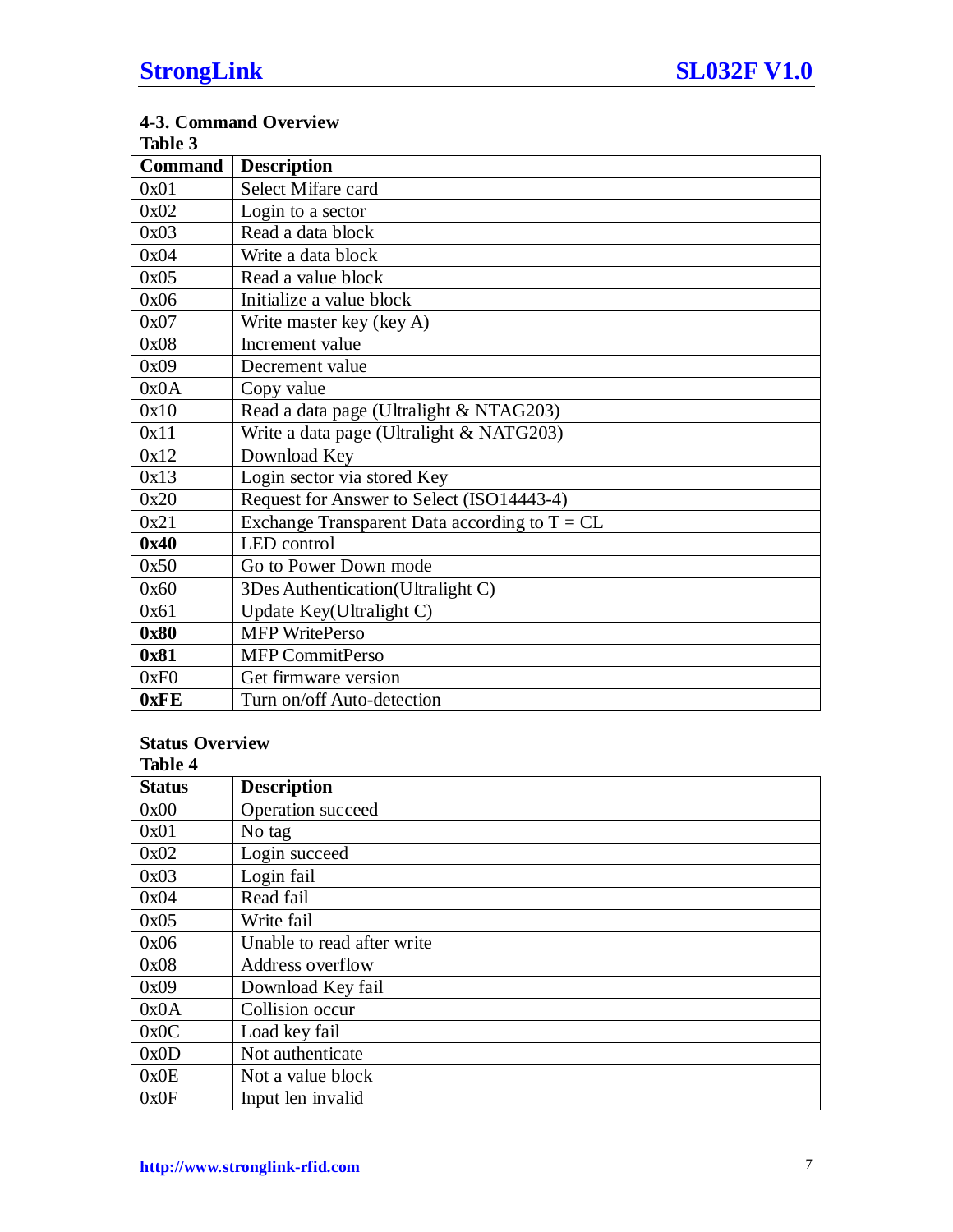# **StrongLink** SL032F V1.0

| 0x12 | MFP WritePerso fail           |
|------|-------------------------------|
| 0x13 | MFP CommitPerso fail          |
| 0x14 | Ulralight c authenticate fail |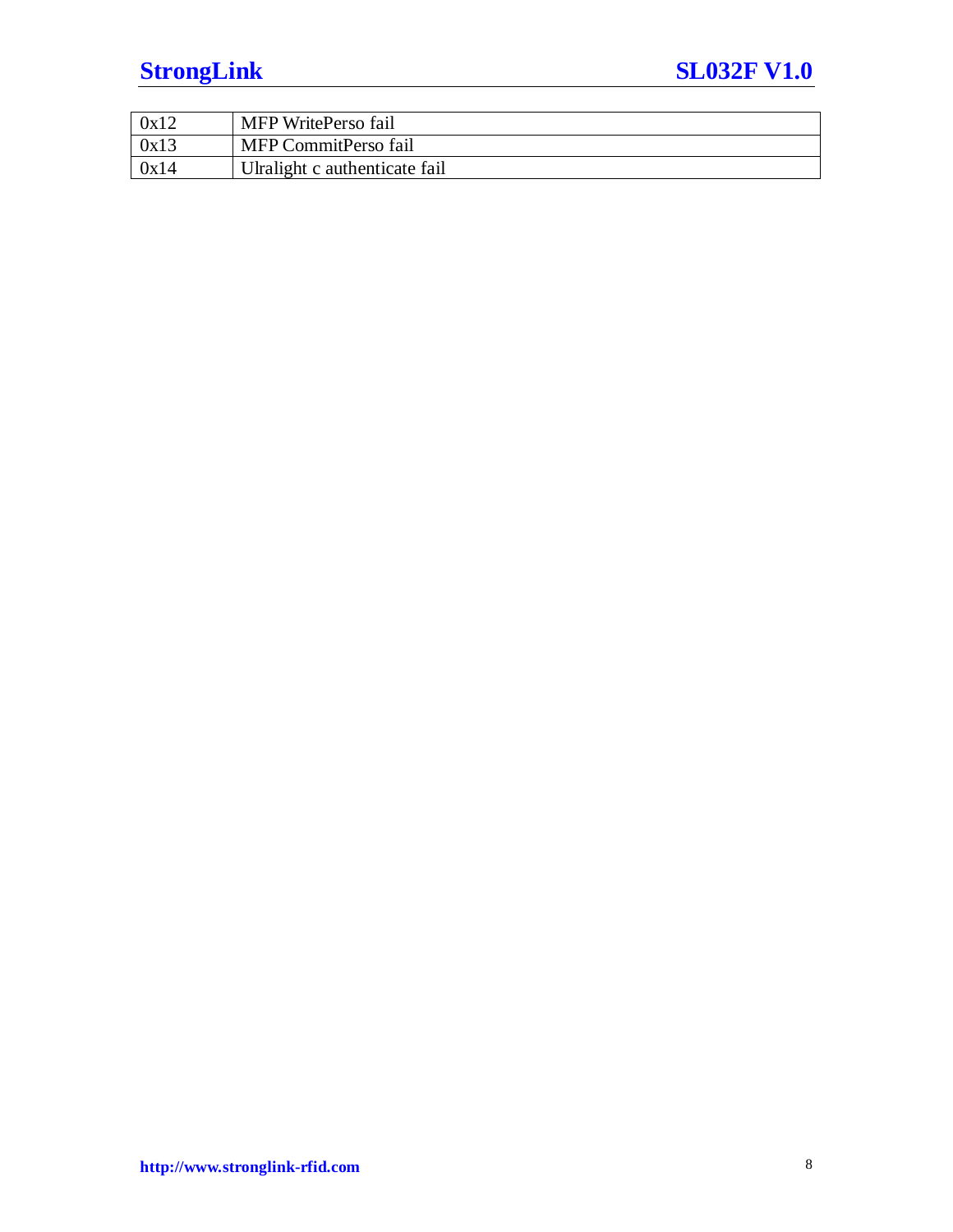# <span id="page-8-0"></span>**4-4. Command List**

<span id="page-8-1"></span>

| 4-4-1. Select Mifare card |                                      |        |                           |                                            |      |          |  |  |
|---------------------------|--------------------------------------|--------|---------------------------|--------------------------------------------|------|----------|--|--|
| 0xBA                      | Len                                  | 0x01   | Checksum                  |                                            |      |          |  |  |
| <b>Response:</b>          |                                      |        |                           |                                            |      |          |  |  |
| 0xBD                      | Len                                  | 0x01   | <b>Status</b>             | <b>UID</b>                                 | Type | Checksum |  |  |
| Status:                   | $0x00$ :                             |        | Operation succeed         |                                            |      |          |  |  |
|                           | $0x01$ :                             | No tag |                           |                                            |      |          |  |  |
|                           | $0x0A$ :                             |        | Collision occur           |                                            |      |          |  |  |
|                           | 0xF0:                                |        | Checksum error            |                                            |      |          |  |  |
| UID:                      |                                      |        |                           | The uniquely serial number of Mifare carde |      |          |  |  |
| Type:                     |                                      |        |                           |                                            |      |          |  |  |
|                           | MFMini 4B                            |        |                           |                                            |      | 0x01     |  |  |
|                           | MFMini 7B                            |        |                           |                                            |      | 0x02     |  |  |
|                           |                                      |        |                           | MF1K 4B UID/MFPLUS2K SL1 4B UID            |      | 0x03     |  |  |
|                           |                                      |        |                           | MF1K 7B UID/MFPLUS2K SL1 7B UID            |      | 0x04     |  |  |
|                           |                                      |        |                           | MF4K_4B UID/ MFPLUS4K SL1_4B UID           |      | 0x05     |  |  |
|                           |                                      |        |                           | MF4K_7B UID/ MFPLUS4K SL1_7B UID           |      | 0x06     |  |  |
|                           |                                      |        |                           | MF Ultralight/MF Ultralight C/Ntag 203     |      | 0x07     |  |  |
|                           |                                      |        | MF DESFire/MF DESFire EV1 |                                            |      | 0x09     |  |  |
|                           | <b>MF PROX</b>                       |        |                           |                                            |      | 0x0B     |  |  |
|                           |                                      |        | MFPLUS2K SL2_4B UID       |                                            |      | 0x21     |  |  |
|                           |                                      |        | MFPLUS4K SL2 4B UID       |                                            |      | 0x22     |  |  |
|                           |                                      |        | MFPLUS2K SL2 7B UID       |                                            |      | 0x23     |  |  |
|                           |                                      |        | MFPLUS4K SL2_7B UID       |                                            |      | 0x24     |  |  |
|                           | MFPLUS2K SL0/SL3_4B UID <sup>2</sup> | 0x31   |                           |                                            |      |          |  |  |
|                           |                                      |        | MFPLUS4K SL0/SL3_4B UID   |                                            |      | 0x32     |  |  |
|                           |                                      |        | MFPLUS2K SL0/SL3_7B UID   |                                            |      | 0x33     |  |  |
|                           |                                      |        | MFPLUS4K SL0/SL3_7B UID   |                                            |      | 0x34     |  |  |
|                           | Other                                |        |                           |                                            |      | 0x00     |  |  |

# <span id="page-8-2"></span>**4-4-2. Login to a sector**

| 0xBA             | Len      | 0x02                                                                  | Sector                    | Type     | Key | Checksum |  |  |  |  |  |  |
|------------------|----------|-----------------------------------------------------------------------|---------------------------|----------|-----|----------|--|--|--|--|--|--|
|                  |          | Sector: Sector need to login                                          |                           |          |     |          |  |  |  |  |  |  |
| Type:            |          | Key type (0xAA: authenticate with KeyA, 0xBB: authenticate with KeyB) |                           |          |     |          |  |  |  |  |  |  |
| Key:             |          |                                                                       | Authenticate key, 6 bytes |          |     |          |  |  |  |  |  |  |
| <b>Response:</b> |          |                                                                       |                           |          |     |          |  |  |  |  |  |  |
| 0xBD             | Len      | 0x02                                                                  | <b>Status</b>             | Checksum |     |          |  |  |  |  |  |  |
| Status:          | $0x02$ : |                                                                       | Login succeed             |          |     |          |  |  |  |  |  |  |
|                  | $0x03$ : | Login fail                                                            |                           |          |     |          |  |  |  |  |  |  |
|                  | 0xF0:    |                                                                       | Checksum error            |          |     |          |  |  |  |  |  |  |

<span id="page-8-3"></span><sup>&</sup>lt;sup>2</sup> Mifare Plus SL0 and SL3 can tell differences via ATS(ISO14443-4). Before ATS, they have the same ATQA and SAK(ISO14443-3). SL032F judges card type only via ISO14443-3 layer for the compatibility.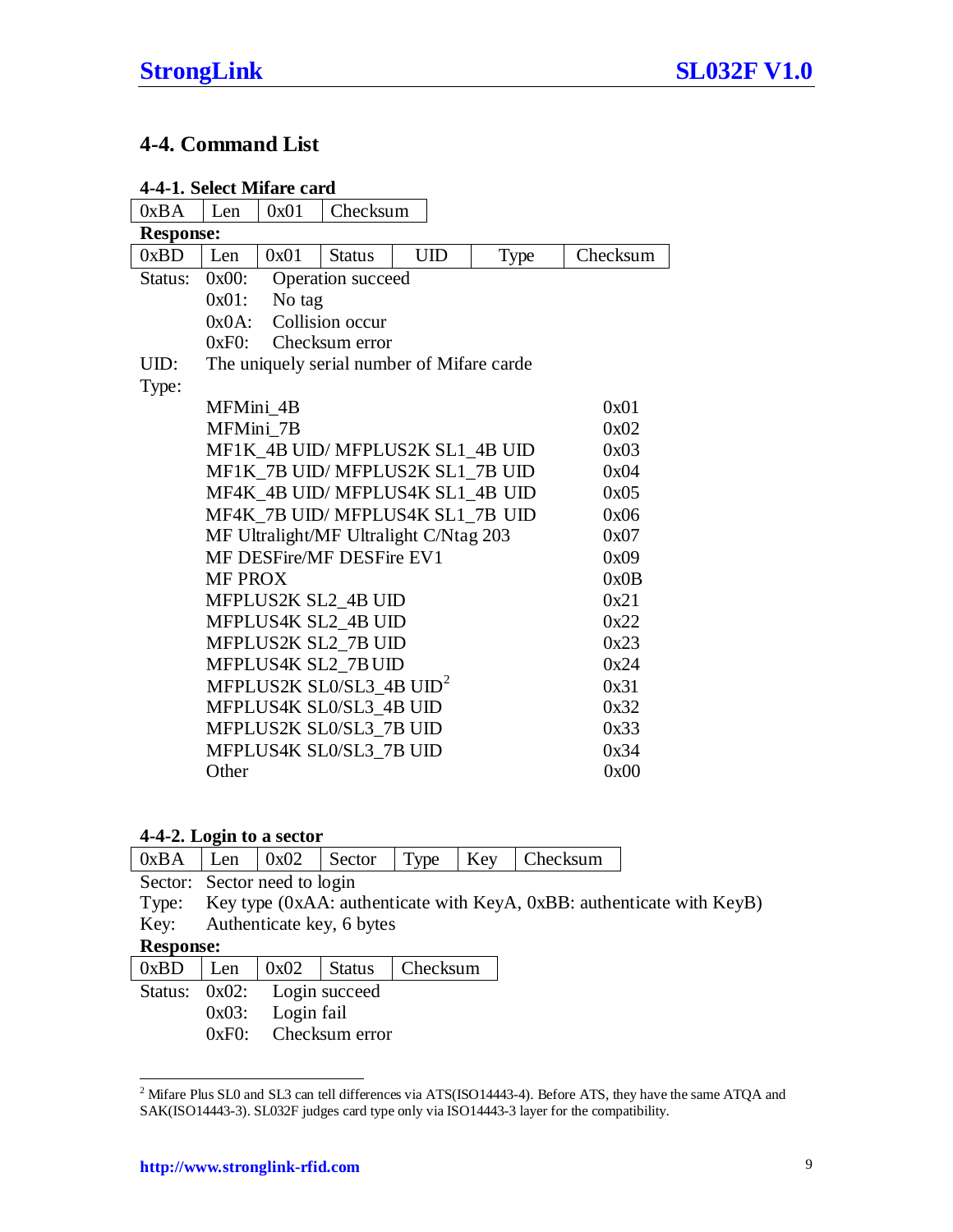# <span id="page-9-0"></span>**4-4-3. Read a data block**

| 0xBA    | Len                           | 0x03                                       | <b>Block</b>                                         | Checksum |          |  |  |  |  |  |  |
|---------|-------------------------------|--------------------------------------------|------------------------------------------------------|----------|----------|--|--|--|--|--|--|
|         |                               | Block: The block number to be read, 1 byte |                                                      |          |          |  |  |  |  |  |  |
|         | <b>Response:</b>              |                                            |                                                      |          |          |  |  |  |  |  |  |
| 0xBD    | Len                           | 0x03                                       | <b>Status</b>                                        | Data     | Checksum |  |  |  |  |  |  |
| Status: | Operation succeed<br>$0x00$ : |                                            |                                                      |          |          |  |  |  |  |  |  |
|         | Read fail<br>0x04:            |                                            |                                                      |          |          |  |  |  |  |  |  |
|         | Not authenticate<br>$0x0D$ :  |                                            |                                                      |          |          |  |  |  |  |  |  |
|         | $0xE0$ .                      |                                            | Checksum error                                       |          |          |  |  |  |  |  |  |
| Data:   |                               |                                            | Block data returned if operation succeeds, 16 bytes. |          |          |  |  |  |  |  |  |

#### <span id="page-9-1"></span>**4-4-4. Write a data block**

| 0xBA             | Len                                              | 0x04       | Block                                          | Data | Checksum                                            |  |  |  |
|------------------|--------------------------------------------------|------------|------------------------------------------------|------|-----------------------------------------------------|--|--|--|
|                  |                                                  |            | Block: The block number to be written, 1 byte. |      |                                                     |  |  |  |
| Data:            | The data to write, 16 bytes.                     |            |                                                |      |                                                     |  |  |  |
| <b>Response:</b> |                                                  |            |                                                |      |                                                     |  |  |  |
| 0xBD             | 0x04<br>Checksum<br><b>Status</b><br>Len<br>Data |            |                                                |      |                                                     |  |  |  |
| Status:          | 0x00:<br><b>Operation</b> succeed                |            |                                                |      |                                                     |  |  |  |
|                  | $0x05$ :                                         | Write fail |                                                |      |                                                     |  |  |  |
|                  | Unable to read after write<br>$0x06$ :           |            |                                                |      |                                                     |  |  |  |
|                  | $0x0D$ :<br>Not authenticate                     |            |                                                |      |                                                     |  |  |  |
|                  | 0xE0                                             |            | Checksum error                                 |      |                                                     |  |  |  |
| ata:             |                                                  |            |                                                |      | Block data written if operation succeeds, 16 bytes. |  |  |  |

# <span id="page-9-2"></span>**4-4-5. Read a value block**

| 0xBA             | Len                                         | 0x05      | Block             | Checksum |  |                                                    |  |
|------------------|---------------------------------------------|-----------|-------------------|----------|--|----------------------------------------------------|--|
|                  | Block: The block number to be read, 1 byte. |           |                   |          |  |                                                    |  |
| <b>Response:</b> |                                             |           |                   |          |  |                                                    |  |
| 0xBD             | Len                                         | 0x05      | <b>Status</b>     | Value    |  | Checksum                                           |  |
| Status:          | 0x00:                                       |           | Operation succeed |          |  |                                                    |  |
|                  | 0x04:                                       | Read fail |                   |          |  |                                                    |  |
|                  | 0x0D:                                       |           | Not authenticate  |          |  |                                                    |  |
|                  | $0x0E$ :                                    |           | Not a value block |          |  |                                                    |  |
|                  | 0xE0                                        |           | Checksum error    |          |  |                                                    |  |
| Value:           |                                             |           |                   |          |  | Value returned if the operation succeeds, 4 bytes. |  |

# <span id="page-9-3"></span>**4-4-6. Initialize a value block**

|                  |                                                    |  |               |       | $\vert$ 0xBA $\vert$ Len $\vert$ 0x06 $\vert$ Block $\vert$ Value $\vert$ Checksum |  |  |  |  |
|------------------|----------------------------------------------------|--|---------------|-------|------------------------------------------------------------------------------------|--|--|--|--|
|                  | Block: The block number to be initialized, 1 byte. |  |               |       |                                                                                    |  |  |  |  |
|                  | Value: The value to be written, 4 bytes.           |  |               |       |                                                                                    |  |  |  |  |
| <b>Response:</b> |                                                    |  |               |       |                                                                                    |  |  |  |  |
|                  |                                                    |  |               |       |                                                                                    |  |  |  |  |
| 0xBD             | Len                                                |  | $0x06$ Status | Value | Checksum                                                                           |  |  |  |  |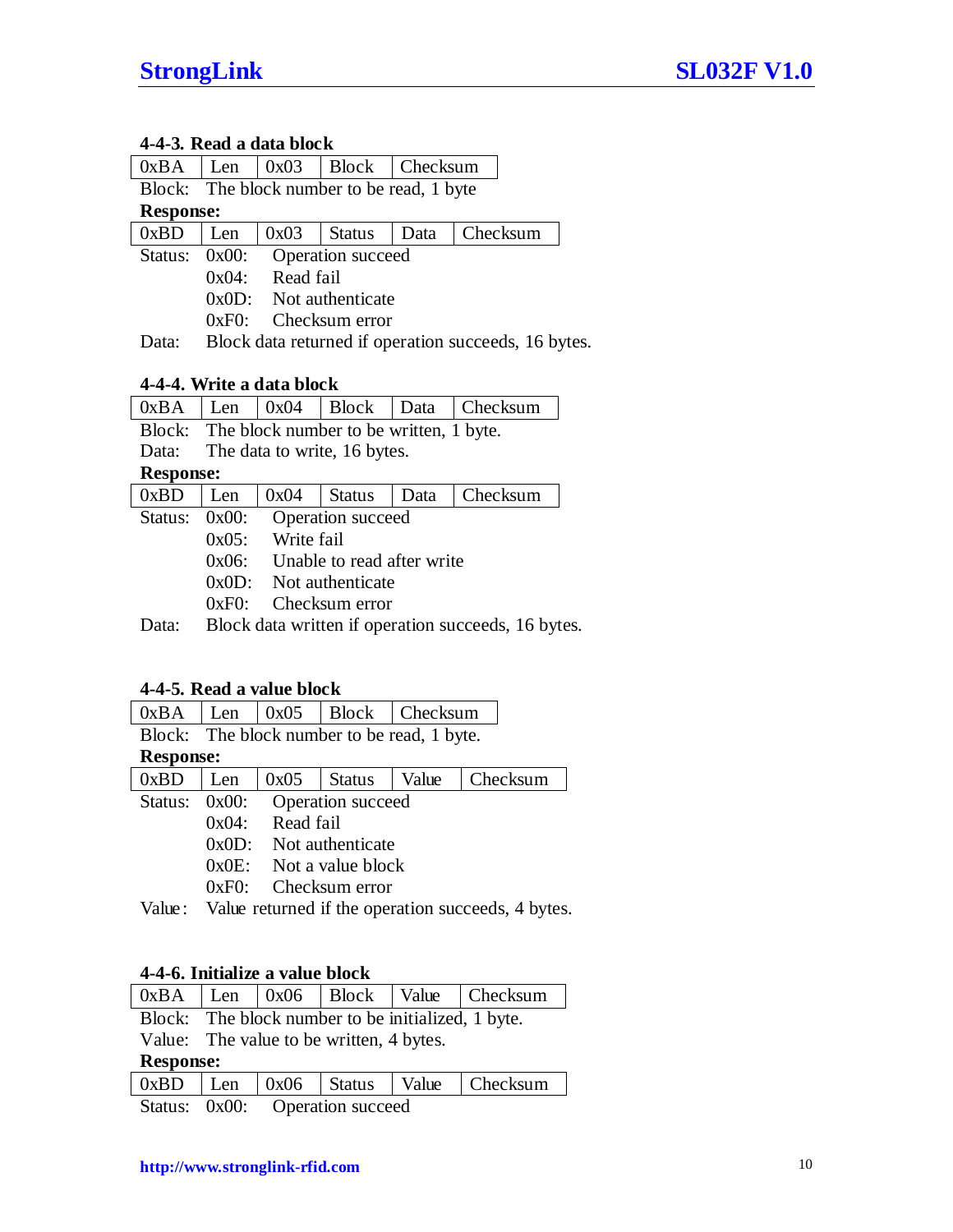| $0x05$ : | Write fail |  |
|----------|------------|--|
|          |            |  |

0x06: Unable to read after write

0x0D: Not authenticate

0xF0: Checksum error

Value: Value written if the operation succeeds, 4 bytes.

# <span id="page-10-0"></span>**4-4-7. Write master key (key A)**

| 0xBA             | Len                         | 0x07       | Sector                                           | Key | Checksum |                                                                |  |  |
|------------------|-----------------------------|------------|--------------------------------------------------|-----|----------|----------------------------------------------------------------|--|--|
|                  |                             |            | Sector: The sector number to be written, 1 byte. |     |          |                                                                |  |  |
| Key:             | Authentication key, 6 bytes |            |                                                  |     |          |                                                                |  |  |
| <b>Response:</b> |                             |            |                                                  |     |          |                                                                |  |  |
| 0xBD             | Len                         | 0x07       | <b>Status</b>                                    | Key | Checksum |                                                                |  |  |
| Status:          | $0x00$ :                    |            | Operation succeed                                |     |          |                                                                |  |  |
|                  | $0x05$ :                    | Write fail |                                                  |     |          |                                                                |  |  |
|                  | $0x0D$ :                    |            | Not authenticate                                 |     |          |                                                                |  |  |
|                  | 0xF0:                       |            | Checksum error                                   |     |          |                                                                |  |  |
| Key:             |                             |            |                                                  |     |          | Authentication key written if the operation succeeds, 6 bytes. |  |  |

# <span id="page-10-1"></span>**4-4-8. Increment value**

|    |     |  | $0xBA$ Len $0x08$ Block Value Checksum |
|----|-----|--|----------------------------------------|
| -- | --- |  |                                        |

Block: The block number to be increased, 1 byte.

Value: The value to be increased by, 4 bytes.

# **Response:**

| $0xBD$   Len  | $0x08$              | <b>Status</b>                       | Value | $ $ Checksum |
|---------------|---------------------|-------------------------------------|-------|--------------|
| Status: 0x00: |                     | <b>Operation</b> succeed            |       |              |
|               | $0x05$ : Write fail |                                     |       |              |
|               |                     | $0x06$ : Unable to read after write |       |              |
|               |                     | $0x0D$ : Not authenticate           |       |              |
|               |                     | $0x0E$ : Not a value block          |       |              |
|               |                     | $0xF0:$ Checksum error              |       |              |

Value: The value after increment if the operation succeeds, 4 bytes

# <span id="page-10-2"></span>**4-4-9. Decrement value**

| 0xBA             | Len      | 0x09       | <b>Block</b>                                    | Value | Checksum |
|------------------|----------|------------|-------------------------------------------------|-------|----------|
|                  |          |            | Block: The block number to be decreased, 1 byte |       |          |
|                  |          |            | Value: The value to be decreased by, 4 bytes    |       |          |
| <b>Response:</b> |          |            |                                                 |       |          |
| 0xBD             | Len      | 0x09       | <b>Status</b>                                   | Value | Checksum |
| Status:          | 0x00:    |            | Operation succeed                               |       |          |
|                  | $0x05$ : | Write fail |                                                 |       |          |
|                  | 0x06:    |            | Unable to read after write                      |       |          |
|                  | 0x0D:    |            | Not authenticate                                |       |          |
|                  | $0x0E$ : |            | Not a value block                               |       |          |
|                  |          |            |                                                 |       |          |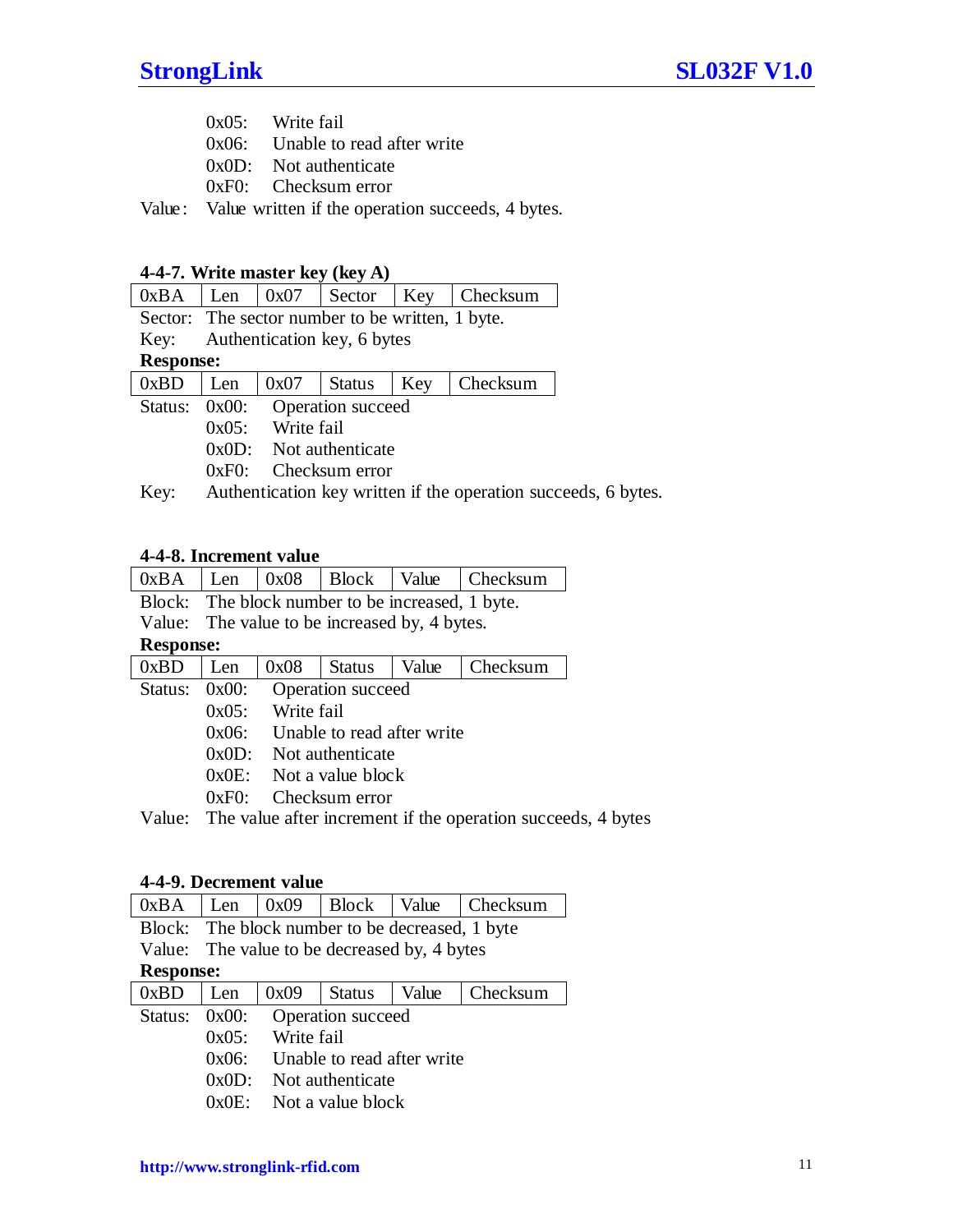0xF0: Checksum error

Value: The value after decrement if the operation succeeds, 4 bytes

# <span id="page-11-0"></span>**4-4-10. Copy value**

| 0xBA    | Len                                                | 0x0A       | Source                                       | Destination |  | Checksum                                                       |  |  |  |
|---------|----------------------------------------------------|------------|----------------------------------------------|-------------|--|----------------------------------------------------------------|--|--|--|
| Source: | The source block copy from, 1 byte                 |            |                                              |             |  |                                                                |  |  |  |
|         |                                                    |            | Destination: The destination copy to, 1 byte |             |  |                                                                |  |  |  |
|         | The source and destination must in the same sector |            |                                              |             |  |                                                                |  |  |  |
|         | <b>Response:</b>                                   |            |                                              |             |  |                                                                |  |  |  |
| 0xBD    | Value<br>0x0A<br>Checksum<br>Len<br><b>Status</b>  |            |                                              |             |  |                                                                |  |  |  |
| Status: | $0x00$ :<br><b>Operation</b> succeed               |            |                                              |             |  |                                                                |  |  |  |
|         | $0x05$ :                                           | Write fail |                                              |             |  |                                                                |  |  |  |
|         | $0x06$ :                                           |            | Unable to read after write                   |             |  |                                                                |  |  |  |
|         | $0x0D$ :                                           |            | Not authenticate                             |             |  |                                                                |  |  |  |
|         | $0x0E$ :<br>Not a value block (Source)             |            |                                              |             |  |                                                                |  |  |  |
|         | Checksum error<br>0xF0:                            |            |                                              |             |  |                                                                |  |  |  |
|         |                                                    |            |                                              |             |  | Value: The value after copy if the operation succeeds, 4 bytes |  |  |  |

# <span id="page-11-1"></span>**4-4-11. Read a data page (Ultralight & NTAG203)**

| 0xBA                                        | Len                                              | 0x10 | Page                                                | Checksum |  |  |  |
|---------------------------------------------|--------------------------------------------------|------|-----------------------------------------------------|----------|--|--|--|
| The page number to be read, 1 byte<br>Page: |                                                  |      |                                                     |          |  |  |  |
|                                             | <b>Response:</b>                                 |      |                                                     |          |  |  |  |
| 0xBD                                        | 0x10<br>Checksum<br><b>Status</b><br>Data<br>Len |      |                                                     |          |  |  |  |
| Status: 0x00:                               |                                                  |      | <b>Operation</b> succeed                            |          |  |  |  |
|                                             | Read fail<br>0x04:                               |      |                                                     |          |  |  |  |
|                                             | 0xE0:                                            |      | Checksum error                                      |          |  |  |  |
| Data:                                       |                                                  |      | Block data returned if operation succeeds, 4 bytes. |          |  |  |  |

# <span id="page-11-2"></span>**4-4-12. Write a data Page (Ultralight & NTAG203)**

| 0xBA             | Len      | 0x11       | Page                                   | Data | Checksum                                          |
|------------------|----------|------------|----------------------------------------|------|---------------------------------------------------|
| Page:            |          |            | The page number to be written, 1 byte. |      |                                                   |
| Data:            |          |            | The data to write, 4 bytes.            |      |                                                   |
| <b>Response:</b> |          |            |                                        |      |                                                   |
| 0xBD             | Len      | 0x11       | <b>Status</b>                          | Data | Checksum                                          |
| Status:          | $0x00$ : |            | Operation succeed                      |      |                                                   |
|                  | $0x05$ : | Write fail |                                        |      |                                                   |
|                  | 0x06:    |            | Unable to read after write             |      |                                                   |
|                  | 0xE0     |            | Checksum error                         |      |                                                   |
| Data:            |          |            |                                        |      | page data written if operation succeeds, 4 bytes. |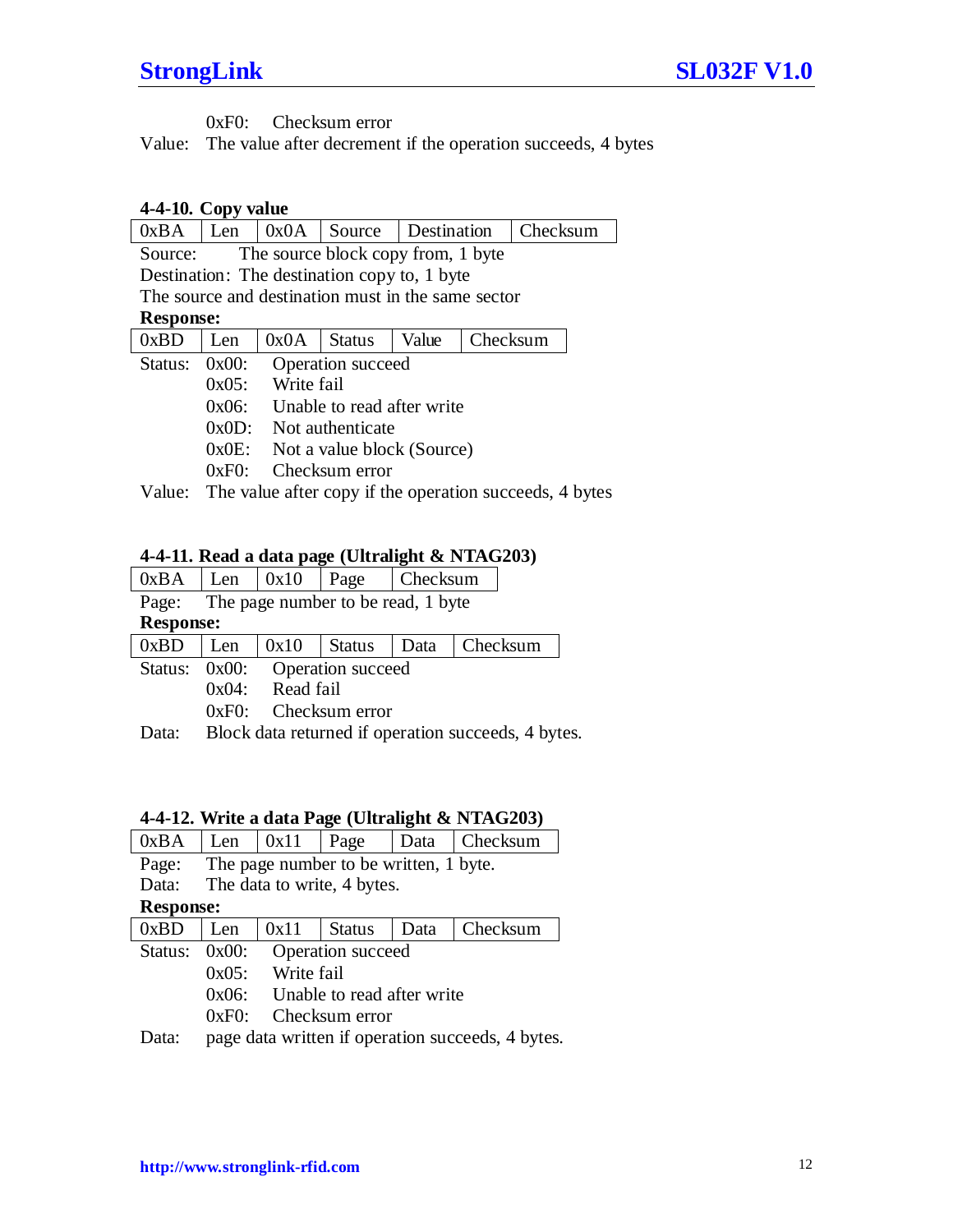# <span id="page-12-0"></span>**4-4-13. Download Key**

| $0xBA$ Len $0x12$ Sector |  |  |  | Type |  | Key Checksum |
|--------------------------|--|--|--|------|--|--------------|
|--------------------------|--|--|--|------|--|--------------|

Sector: 0 - 39

Type: Key type (0xAA: KeyA, 0xBB: KeyB)

Key: 6 bytes, stored in SL032

# **Response:**

| 0xBD | $\vert$ Len $\vert$ 0x12 |  | <b>Status</b> | Checksum |
|------|--------------------------|--|---------------|----------|
|------|--------------------------|--|---------------|----------|

Status: 0x00: Operation succeed 0x08: Address overflow

0xF0: Checksum error

# **4-4-14. Login sector via stored key**

| $0xBA$   Len   $0x13$ |                                         |      | Sector        |          | Type   Checksum |  |  |
|-----------------------|-----------------------------------------|------|---------------|----------|-----------------|--|--|
|                       | Sector: $0 - 39$                        |      |               |          |                 |  |  |
|                       | Type: Key type (0xAA: KeyA, 0xBB: KeyB) |      |               |          |                 |  |  |
|                       |                                         |      |               |          |                 |  |  |
| <b>Response:</b>      |                                         |      |               |          |                 |  |  |
| 0xBD                  | Len                                     | 0x13 | <b>Status</b> | Checksum |                 |  |  |

0x03: Login fail

0x08: Address overflow

0xF0: Checksum error

# <span id="page-12-1"></span>**4-4-15. Request for Answer to Select (ISO14443-4)**

| 0xBA             | Len                              | 0x20 | Checksum                                               |            |          |  |
|------------------|----------------------------------|------|--------------------------------------------------------|------------|----------|--|
| <b>Response:</b> |                                  |      |                                                        |            |          |  |
| 0xBD             | Len                              | 0x20 | <b>Status</b>                                          | <b>ATS</b> | Checksum |  |
| Status: 0x00:    | Operation succeed                |      |                                                        |            |          |  |
|                  | $0x10$ : Address overflow        |      |                                                        |            |          |  |
|                  | Checksum error<br>0xE0           |      |                                                        |            |          |  |
| ATS:             | According to ISO14443-4 protocol |      |                                                        |            |          |  |
|                  |                                  |      | Len + $T_0$ + $TA_1$ + $TB_1$ + $TC_1$ + $A_1$ + $A_K$ |            |          |  |

# <span id="page-12-2"></span>**4-4-16. Exchange Transparent Data (T = CL)**

| 0xBA              | Len $\vert 0x21 \vert$ |                                 | Data                                                                                                                                                                                                                                                                                             | Checksum |                                 |  |
|-------------------|------------------------|---------------------------------|--------------------------------------------------------------------------------------------------------------------------------------------------------------------------------------------------------------------------------------------------------------------------------------------------|----------|---------------------------------|--|
| Data: COS command |                        |                                 |                                                                                                                                                                                                                                                                                                  |          |                                 |  |
| <b>Response:</b>  |                        |                                 |                                                                                                                                                                                                                                                                                                  |          |                                 |  |
| 0xBD              | Len                    |                                 |                                                                                                                                                                                                                                                                                                  |          | 0x21   Status   Data   Checksum |  |
|                   |                        | Status: 0x00: Operation succeed |                                                                                                                                                                                                                                                                                                  |          |                                 |  |
|                   | 0x11                   | Communicate with card failed    |                                                                                                                                                                                                                                                                                                  |          |                                 |  |
|                   | 0xE0                   | Checksum error                  |                                                                                                                                                                                                                                                                                                  |          |                                 |  |
|                   |                        |                                 | $\mathbf{r}$ and $\mathbf{r}$ and $\mathbf{r}$ and $\mathbf{r}$ and $\mathbf{r}$ and $\mathbf{r}$ and $\mathbf{r}$ and $\mathbf{r}$ and $\mathbf{r}$ and $\mathbf{r}$ and $\mathbf{r}$ and $\mathbf{r}$ and $\mathbf{r}$ and $\mathbf{r}$ and $\mathbf{r}$ and $\mathbf{r}$ and $\mathbf{r}$ and |          |                                 |  |

Data: Response data from card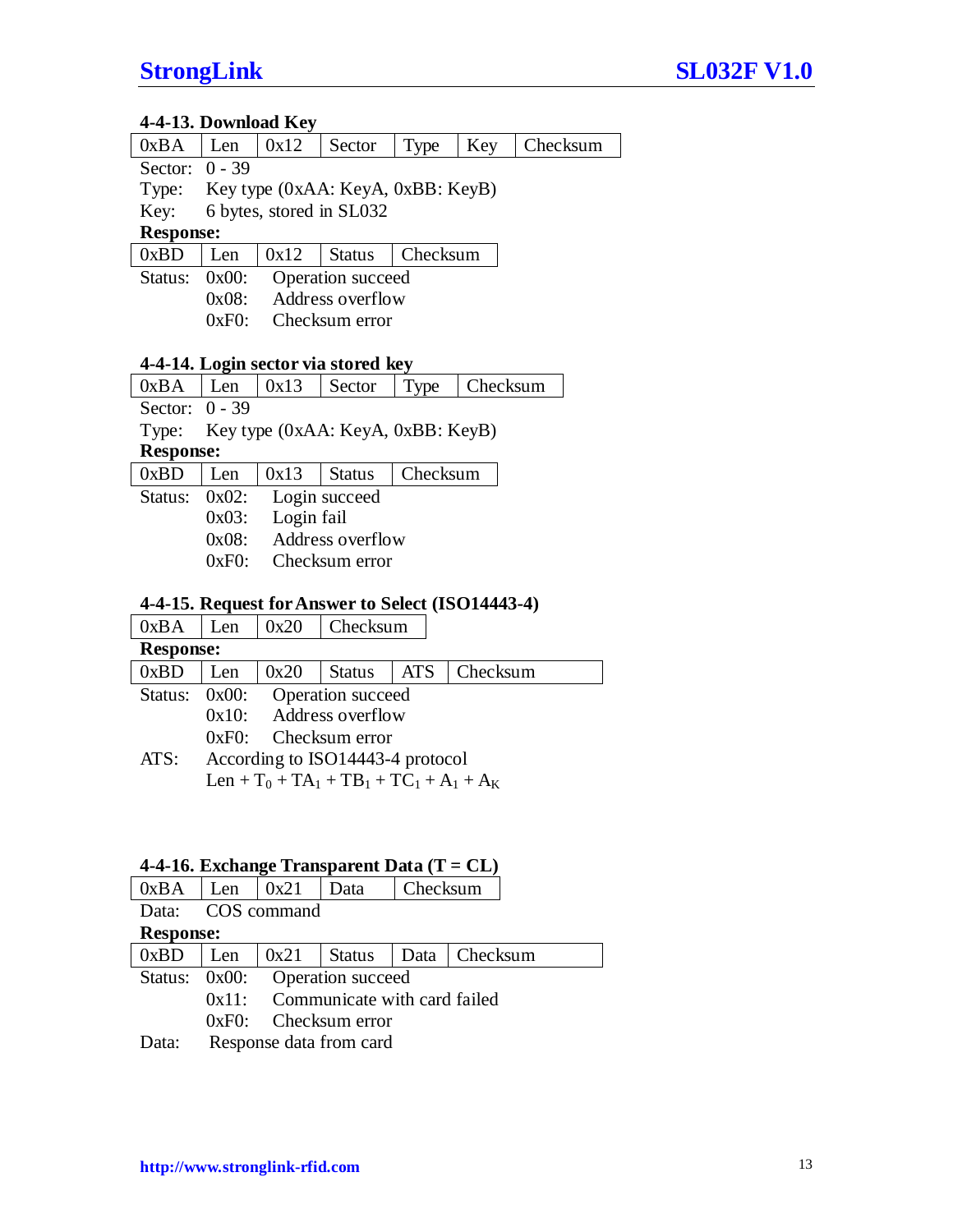# <span id="page-13-0"></span>**4-4-17. LED Control**

| 0xBA          | Len              | 0x40              | Data | Checksum          |  |  |  |
|---------------|------------------|-------------------|------|-------------------|--|--|--|
| Data:         | $0x00$ : LED off |                   |      |                   |  |  |  |
|               | $0x01$ : LED on  |                   |      |                   |  |  |  |
|               | <b>Return:</b>   |                   |      |                   |  |  |  |
| 0xBD          | Len              | 0x40              |      | Status   Checksum |  |  |  |
| Status: 0x00: |                  | Operation succeed |      |                   |  |  |  |
|               | 0xE0:            | Checksum error    |      |                   |  |  |  |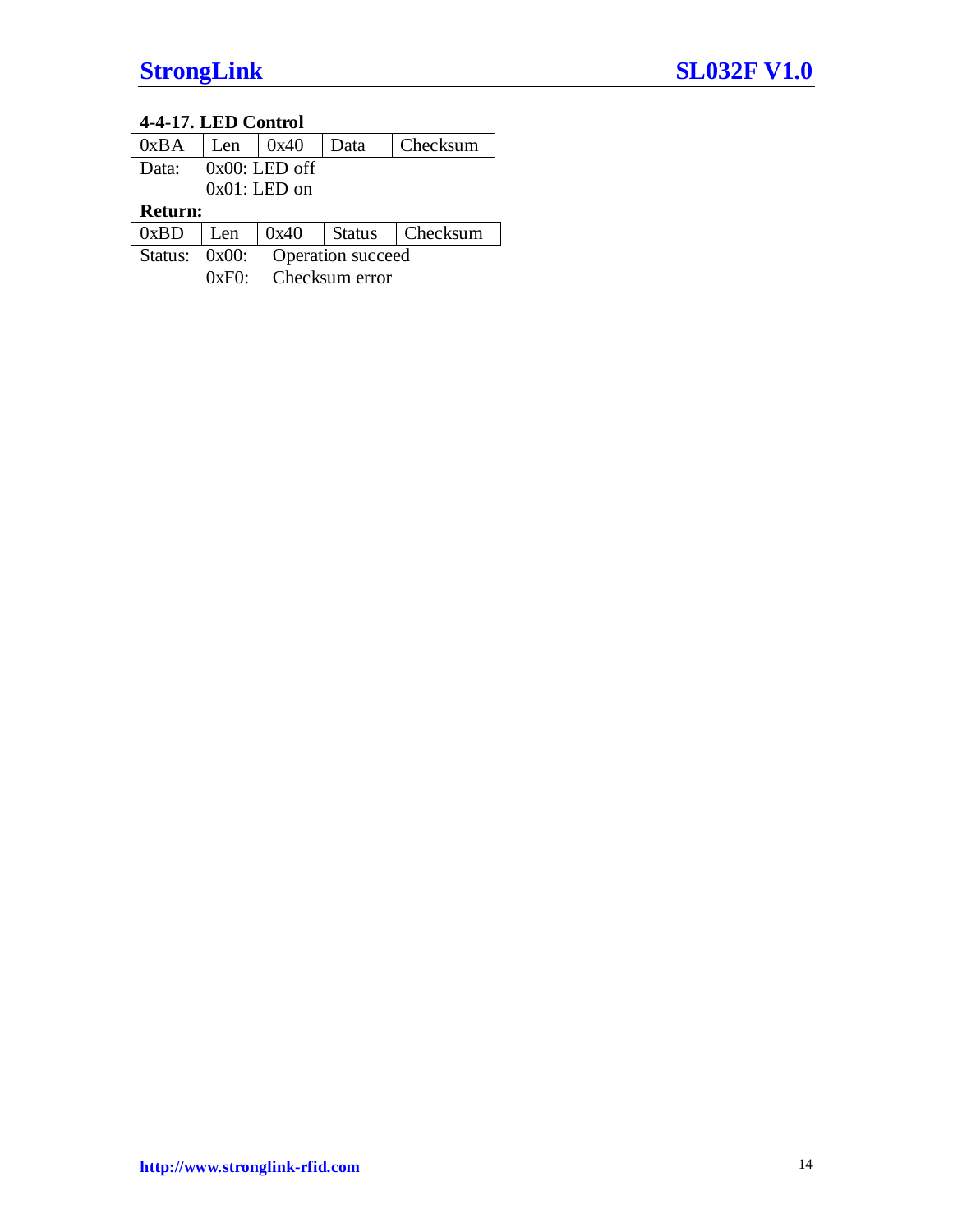# <span id="page-14-0"></span>**4-4-18. Power Down**

| $0xBA$ Len       |     |                                 | $\vert$ 0x50 $\vert$ Checksum |                                              |  |
|------------------|-----|---------------------------------|-------------------------------|----------------------------------------------|--|
| <b>Response:</b> |     |                                 |                               |                                              |  |
| 0xBD             | Len |                                 |                               | $\vert$ 0x50 $\vert$ Status $\vert$ Checksum |  |
|                  |     | Status: 0x00: Operation succeed |                               |                                              |  |
|                  |     |                                 | $0xF0:$ Checksum error        |                                              |  |

# <span id="page-14-1"></span>**4-4-19. 3Des Authentication(Utralight C)**

|      |          |  | $0xBA$ Len $0x60$ Key Checksum |
|------|----------|--|--------------------------------|
| Key: | 16 bytes |  |                                |

# **Response:**

|  |                                 |  | $0xBD$   Len   $0x60$   Status   Checksum |  |
|--|---------------------------------|--|-------------------------------------------|--|
|  | Status: 0x00: Operation succeed |  |                                           |  |
|  | $0x14$ : Authenticate failed    |  |                                           |  |
|  | $0xF0:$ Checksum error          |  |                                           |  |
|  |                                 |  |                                           |  |

# <span id="page-14-2"></span>**4-4-20. Update Key(Utralight C)**

|      |          |  | $\vert$ 0xBA $\vert$ Len $\vert$ 0x61 $\vert$ Key $\vert$ Checksum |
|------|----------|--|--------------------------------------------------------------------|
| Key: | 16 bytes |  |                                                                    |

# **Response:**

|  |                                 |  | $0xBD$   Len   0x61   Status   Checksum |  |
|--|---------------------------------|--|-----------------------------------------|--|
|  | Status: 0x00: Operation succeed |  |                                         |  |
|  | $0x05$ : Write fail             |  |                                         |  |
|  | $0xF0:$ Checksum error          |  |                                         |  |

# <span id="page-14-3"></span>**4-4-21. Write Perso**

| 0xBA | Len | 0x80 | <b>B</b> nr | Data | Checksum |
|------|-----|------|-------------|------|----------|
|      |     |      |             |      |          |

Bnr: 2Byte Block or Key Address to be written, MSB first. For example,

Master Key Address is 0x9000, and write it as 0xFFFF..FF(16Bytes) BA14809000FFFFFFFFFFFFFFFFFFFFFFFFFFFFFFFFBEh Configuration Key Address is 0x9001, and write it as 0xFFFF..FF(16Bytes) BA14809001FFFFFFFFFFFFFFFFFFFFFFFFFFFFFFFFBFh Switch to Level 2 Key Address is 0x9002, and write it as 0xFFFF..FF(16Bytes) BA14809002FFFFFFFFFFFFFFFFFFFFFFFFFFFFFFFFBCh Switch to Level 3 Key Address is 0x9003, and write it as 0xFFFF..FF(16Bytes) BA14809003FFFFFFFFFFFFFFFFFFFFFFFFFFFFFFFFBDh

Data: Value of the key or data

# **Response:**

|  |                                    |                               | $0xBD$   Len   $0x80$   Status   Checksum |  |
|--|------------------------------------|-------------------------------|-------------------------------------------|--|
|  | Status: 0x00: Operation succeed    |                               |                                           |  |
|  | 0x11: Communicate with card failed |                               |                                           |  |
|  |                                    | 0x12: Card Write Perso failed |                                           |  |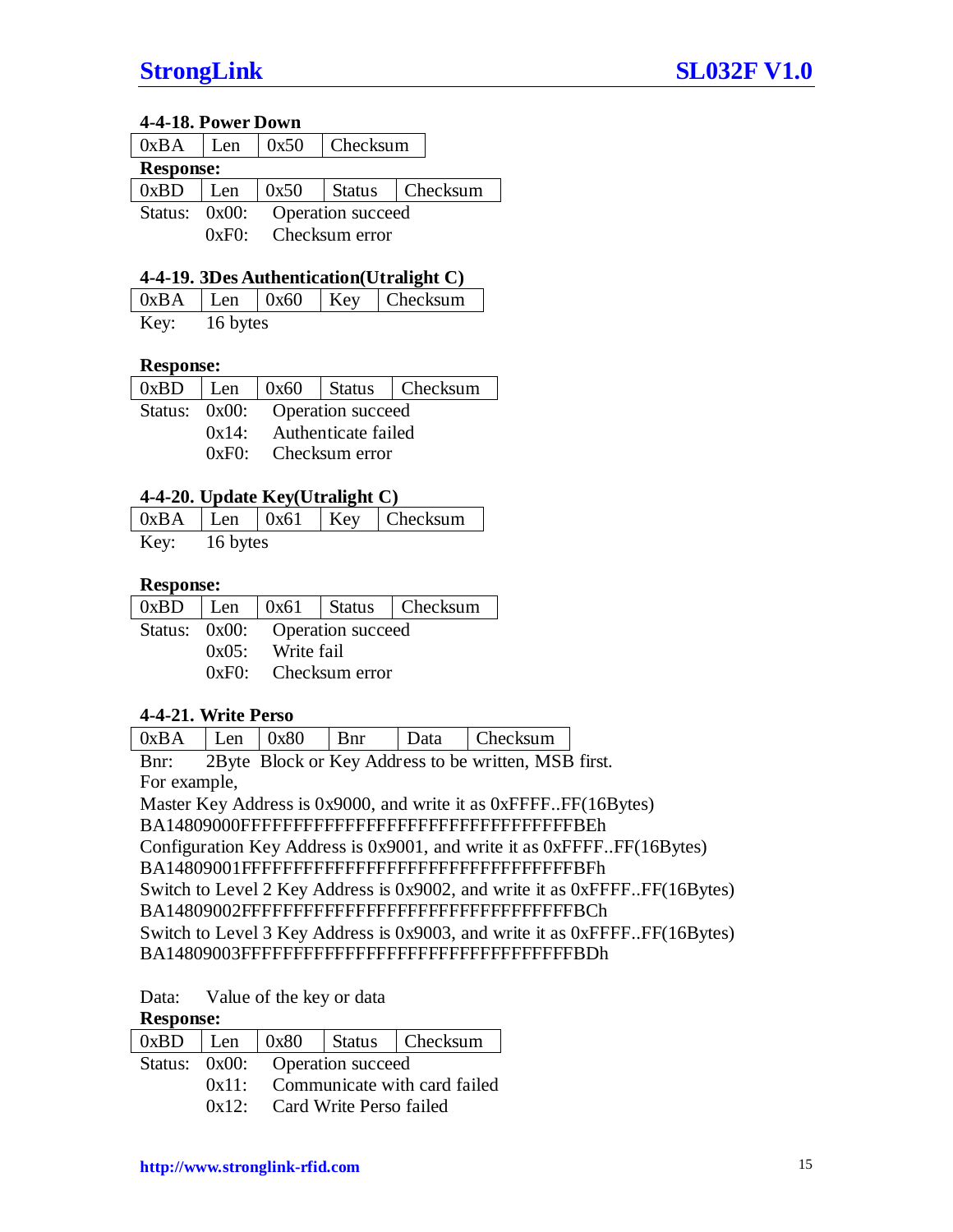0xF0: Checksum error

# <span id="page-15-0"></span>**4-4-22. Commit Perso**

 $0xBA$  Len  $0x81$  Checksum

This command commit the Write Perso and switch the card to security level 1(SL1 card) or level 3(SL3 card).

# **Response:**

| 0xBD | Len | 0x81 | <b>Status</b> | Checksum |
|------|-----|------|---------------|----------|
|------|-----|------|---------------|----------|

Status: 0x00: Operation succeed

- 0x11: Communicate with card failed
- 0x13: Card Commit Perso failed
- 0xF0: Checksum error

Attention: According to NXP MifarePlus card document, Commit Perso will make effect after you have "Write Perso" the Master KEY, Configuration KEY and SWL3 KEY. If your card is L1 card, after Commit Perso, the card will switch L0 to L1; If your card is L3 card, after Commit Perso, the card will switch L0 to L3.

# <span id="page-15-1"></span>**4-4-23. Get firmware version**

| 0xBA             | $ $ Len                         |      | $\sqrt{0xF0}$ Checksum |  |                 |
|------------------|---------------------------------|------|------------------------|--|-----------------|
| <b>Response:</b> |                                 |      |                        |  |                 |
| 0xBD             | Len                             | 0xF0 | Status                 |  | Data   Checksum |
|                  | Status: 0x00: Operation success |      |                        |  |                 |
|                  | $0xF0$ : Checksum error         |      |                        |  |                 |
| Data:            | firmware version.               |      |                        |  |                 |

# <span id="page-15-2"></span>**4-4-24. Turn on/off Auto-detection**

| Checksum<br>Data<br>0xBA<br>0xFE<br>l Len |  |
|-------------------------------------------|--|
|-------------------------------------------|--|

Data: 0x00: Turn off Auto-detection 0x01: Turn on Auto-detection

For example,

02FE00h // Turn off Auto-detection

02FE01h // Turn on Auto-detection

**Response:**

|  |                                 |  | $0xBD$   Len   $0xFE$   Status   Checksum |
|--|---------------------------------|--|-------------------------------------------|
|  | Status: 0x00: Operation succeed |  |                                           |